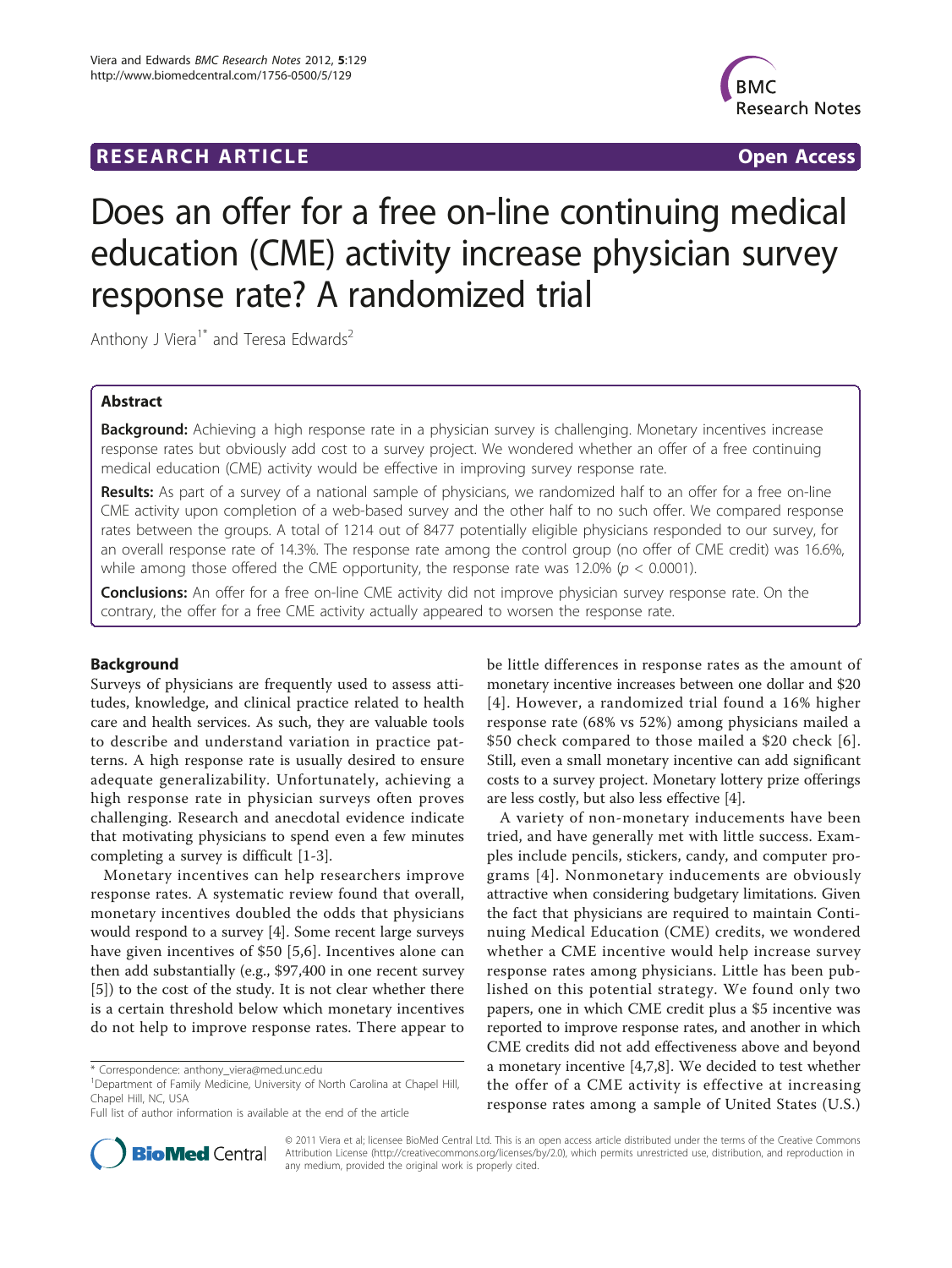physicians. We conducted an experiment to assess whether offering a free on-line CME activity without an individual monetary inducement would increase survey response rates. The survey was web-based, but the invitation to participate was sent by postal mail. In this paper, we describe the results of this experiment.

## **Methods**

## Population and sampling

Our target population was U.S. physicians from three specialties: family medicine, general internal medicine, and cardiology. The sampling frame was 9,000 physicians randomly drawn from the large mailing lists of the American Academy of Family Physicians (AAFP) and the American College of Physicians (ACP). A total of 3,000 physicians from each specialty were selected. We removed AAFP members who were subsequently identified as medical students.

## Survey design and implementation

The survey was web-based, contained a total of 40 items, and took approximately 10 minutes to complete. We chose to use a web-based survey rather than a paper survey for feasibility reasons. However, an earlier attempt to reach physicians via email proved unsuccessful because of extremely unreliable email addresses in a commercial database. We therefore decided to use a mixed methods approach combining mailed invitations with a web-based survey. The physicians were mailed a personalized letter describing the survey and its purpose to gather physicians' opinions on "new ideas in cardiovascular disease prevention." The main paper from the survey has been published elsewhere [[9](#page-3-0)]. The letter contained a URL for accessing the survey via the internet. Each physician was assigned a personalized code to enable tracking of nonrespondents. The letters informed physicians they would receive a chance to be entered into a drawing for one of two \$500 Visa gift cards if they completed the survey. We included this drawing to offer at least some small incentive to all the invited physicians, concerned that no incentive at all would lead to even lower response rates. Reminder letters were sent to nonrespondents at weeks 2 and 4.

## Experimental design

Prior to mailing the invitation letters, we randomly assigned each physician to a "CME offer" group or "no CME offer" group. Randomization was stratified by physician specialty. Thus, half of the sample members from each specialty were offered a chance to earn 2 hours of CME credit if they completed the survey. The letter to these physicians included the following paragraph:

"To thank you for your time, after you complete the questionnaire, you can participate in a free CME activity to earn up to 2 hours of Category 1 AMA Prescribed credit. At the conclusion of the questionnaire, we provide links to three articles we believe you will find very interesting and educational along with a 4-question multiple choice quiz that you can complete to receive CME credit. No research data is collected on your responses to the quiz. It was developed solely as a CME opportunity for you."

The CME activity did not have to be completed at the time of survey completion. The activity consisted of reading three articles that were relevant to the ideas in cardiovascular disease prevention that we were asking about in our survey. The articles were provided free of charge (permission-approved) via a web page. After reading the articles, participants completed a four question quiz. The activity was approved for up to 2 hours of Category 1 AMA Prescribed credit by the AAFP, but all physicians were eligible to receive such credit.

## Analysis

We calculated overall response rates and then compared response rates between the group offered the CME activity and the group not offered the CME activity. We also conducted analyses stratified by physician specialty and by geographic region (the only variables we had on nonrespondents). We tested for significant differences using chi-square.

## Study approval

This study was approved by the Office of Human Research Ethics Institutional Review Board of the University of North Carolina at Chapel Hill.

## Results

After removing those in the initial sample subsequently identified as medical students, 8607 physicians were invited to participate in the survey. Of the mailed invitation letters, 84 were returned as undeliverable, including 10 because the intended recipient was deceased. Three physicians called or emailed to decline participation (who we presumed eligible), and 46 contacted us to say they are retired and no longer see patients. A total of 1214 physicians participated in the survey. Thus, our total adjusted response rate was 14.3% (1214/8477).

Respondents were predominantly male (73%), spent more than 75% of work time in office based patient care (55%), and have been in practice for 10 years or more (79%) (Table [1\)](#page-2-0). Small group practices were the most common practice setting (44%), and the most common region of the country practiced in was the South (34%).

Across all specialties, the response rate among the control group (no offer of CME credit) was 16.6%, while among those offered the CME opportunity, the response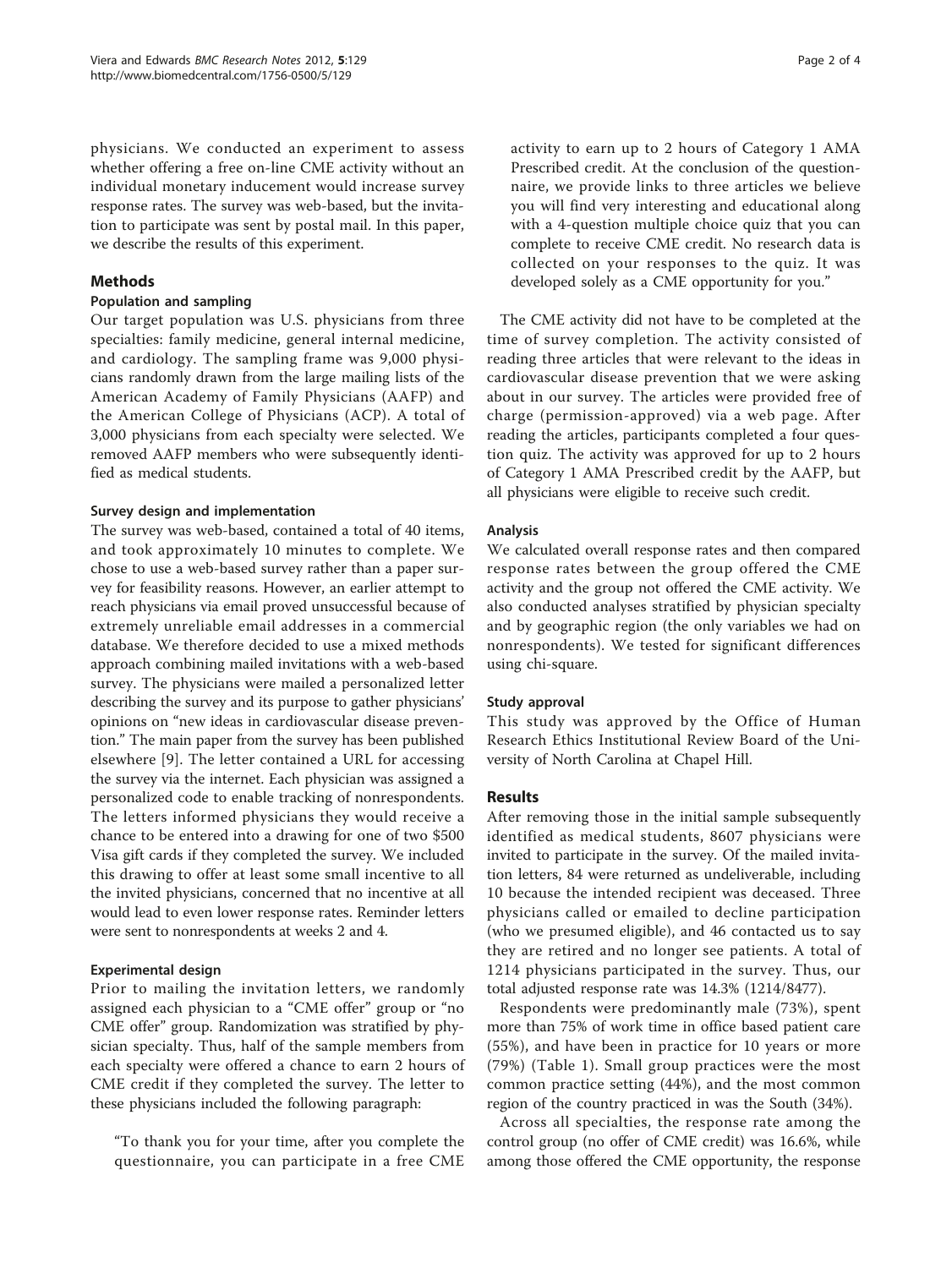#### <span id="page-2-0"></span>Table 1 Characteristics of respondents\*

|                                         | Percent |  |
|-----------------------------------------|---------|--|
| Specialty                               |         |  |
| Family medicine                         | 39      |  |
| General internal medicine               | 27      |  |
| Cardiology                              | 29      |  |
| Other                                   | 5       |  |
| Male                                    | 73      |  |
| Years in practice                       |         |  |
| $\geq 20$                               | 61      |  |
| $10 - 19$                               | 18      |  |
| < 10                                    | 22      |  |
| Region of country                       |         |  |
| Northeast                               | 24      |  |
| South                                   | 34      |  |
| Midwest                                 | 24      |  |
| West                                    | 18      |  |
| Time spent in office-based patient care |         |  |
| $\geq 75\%$                             | 55      |  |
| 25 to 74%                               | 34      |  |
| $< 25\%$                                | 11      |  |
| Practice setting                        |         |  |
| Solo or small group                     | 44      |  |
| Large group                             | 26      |  |
| Academic/other                          | 31      |  |

\*N varies from 967 to 1000

rate was actually lower at 12.0% (Table 2). Overall, family physicians were significantly more likely to respond than cardiologists or general internists (16.7% vs. 12.7% vs 13.9%,  $p < 0.0001$ ). Within each specialty, the pattern of higher response among those who were not offered the quiz remained the same. The difference in response rates between groups was also consistent across all four geographic regions. Those offered the CME opportunity responded at consistently lower rates across the country.

|  |  | Table 2 Response Rates (N = 8477) |  |  |  |
|--|--|-----------------------------------|--|--|--|
|--|--|-----------------------------------|--|--|--|

#### **Discussion**

We sought to test whether an offer of a free web-based CME activity would increase response rates to a webbased survey. Somewhat surprisingly, if the CME offer had any effect, it appeared to be a deterrent to responding. While our response rate was low overall, it was even lower in the group who received the letter offering a free CME activity upon completion of the survey. The reasons for this are not clear. The overall low response rate suggests that physicians may not have been very interested in the topic. Although we indicated that the survey and the CME activity were not sponsored by any pharmaceutical company, it is possible that physicians still may have felt the activity was bound to be biased, perhaps designed to sway opinion. Another possibility is that physicians felt the CME activity would add to the time required to participate, although we tried to make it clear that the CME activity could be completed anytime within a year. Finally, the CME activity simply may have been viewed as something else that would have had to be done in their busy day, so it functioned as a disincentive.

One prior study that also surveyed U.S. family physicians, general internists, and cardiologists (as well as vascular surgeons) improved response rates after including an offer for CME credit after the second mail-out to nonrespondents [[7\]](#page-3-0). However, that study also simultaneously included a \$5 bill. It is therefore difficult to know whether it was the CME offer or the individual monetary incentive that improved initial nonrespondent response rates. Additionally, the survey was a mailed paper questionnaire as opposed to a web-based survey.

Another U.S. study included an offer of CME credit (7 to 10 credits) in exchange for completing a mailed paper questionnaire and reviewing some materials sent afterward [[8](#page-3-0)]. That study also provided a \$25 individual incentive to all respondents making it impossible to separate the effects of CME credit vs monetary incentive. The

|                   | All  | CME offer $(n = 4245)$ | No CME offer $(n = 4232)$ | P-value |
|-------------------|------|------------------------|---------------------------|---------|
|                   |      | $\frac{0}{0}$          | $\%$                      |         |
| Overall           | 14.3 | 12.0                   | 16.6                      | < .0001 |
| Specialty         |      |                        |                           |         |
| Family medicine   | 16.7 | 14.2                   | 19.1                      | .0007   |
| Internal medicine | 13.9 | 12.4                   | 15.5                      | .013    |
| Cardiology        | 12.7 | 9.9                    | 15.5                      | < .0001 |
| Region of country |      |                        |                           |         |
| Northeast         | 14.4 | 12.7                   | 16.1                      | .03     |
| South             | 14.1 | 12.0                   | 16.1                      | .001    |
| Midwest           | 15.2 | 12.7                   | 17.6                      | .003    |
| West              | 13.7 | 10.6                   | 16.8                      | .0002   |